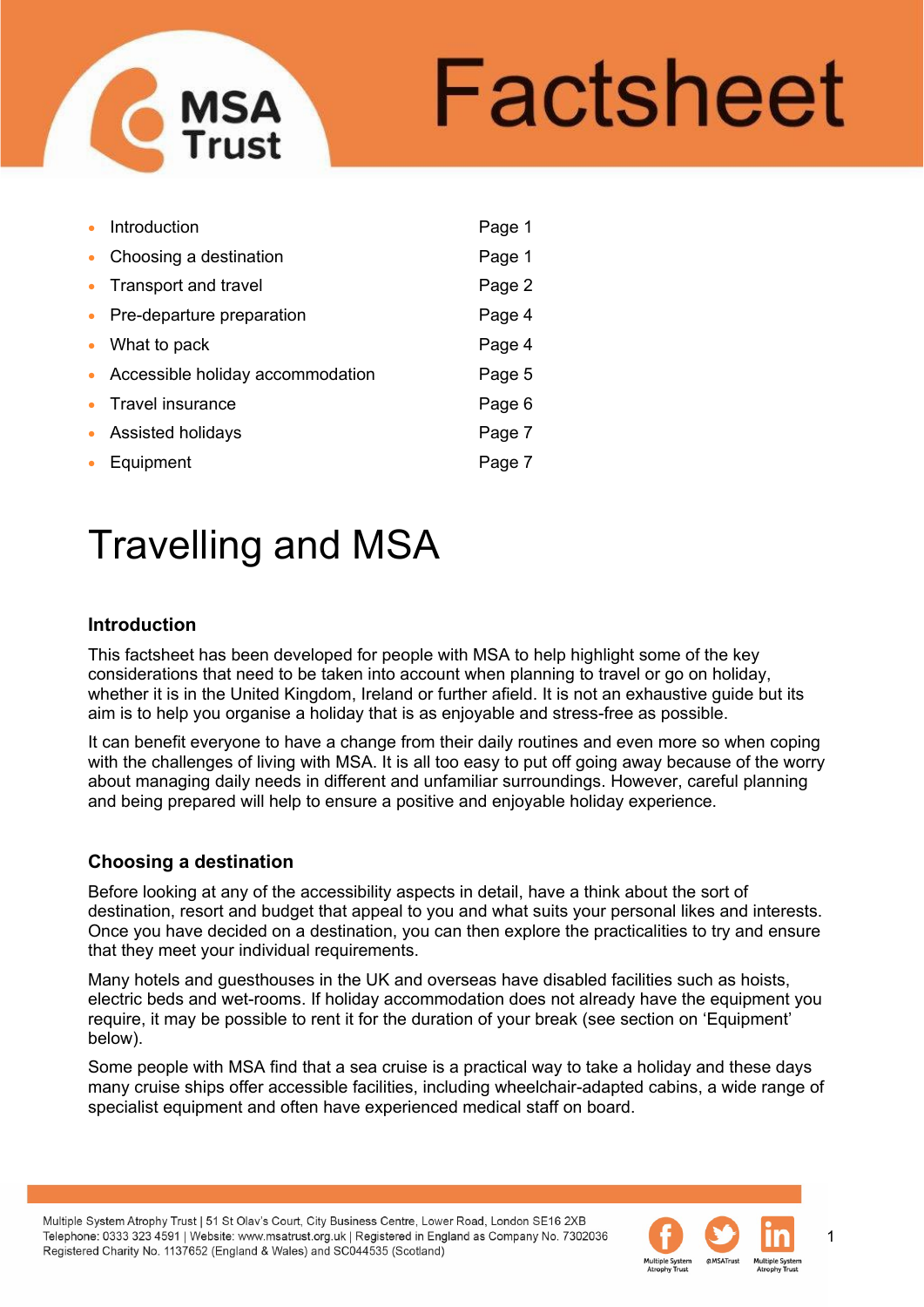In helping you to reach your final decision, it might be worth checking the accessibility of the bedroom in relation to the rest of the hotel facilities and the street for example, are the lifts reliable and able to take wheelchairs? You might also wish to establish whether your chosen resort can provide facilities such as:

- Step-free access
- Wheelchair ramps
- Access to disabled toilets
- Flectric beds
- Bed rails
- Hoists (fixed room hoists and/or mobile hoists)
- Riser recliner chairs
- Shower chairs
- Wet rooms
- Hoists for swimming pool.

Bear in mind that disabled facilities in some parts of the world might not be up to the standard that you are used to at home. It is certainly worth asking lots of detailed questions at the planning stage. It is also worth looking up any recent reviews for the accommodation you are considering.

If your holiday is booked through a tour operator, the latter should be able to help you with many of these preparations, but it is important to make them aware of your possible needs. Some people prefer to book disabled rooms as they generally have more space.

In order to get the most out of your travels, you might find it helpful to contact one of the accessible holiday organisations specialising in disability, accessibility and travel (please see 'Accessible Holidays' list below).

# **Transport and Travel**

# **Air**

At the time of making your booking, ensure that the airline on which you are travelling is fully aware of your level of mobility and remember to tell them whether you will be using a wheelchair. It is a good idea to contact them again shortly before your departure date to make sure that the right level of assistance will be available. You might find it helpful to request an aisle seat with good leg room on the plane, ideally close to the toilet. If you are particularly worried about toileting needs and you have a long flight, you may want to consider wearing pads just for the journey in case of accidents or difficulty getting to the toilet. It is also possible to discuss with your District Nurse or Continence Nurse about the use of a catheter or convene just to assist you over this time. Remember that aircraft toilets are not easily accessible for disabled passengers. It is also a good idea to wear in-flight compression stockings throughout the flight.

Multiple System Atrophy Trust | 51 St Olav's Court, City Business Centre, Lower Road, London SE16 2XB Telephone: 0333 323 4591 | Website: www.msatrust.org.uk | Registered in England as Company No. 7302036 Registered Charity No. 1137652 (England & Wales) and SC044535 (Scotland)

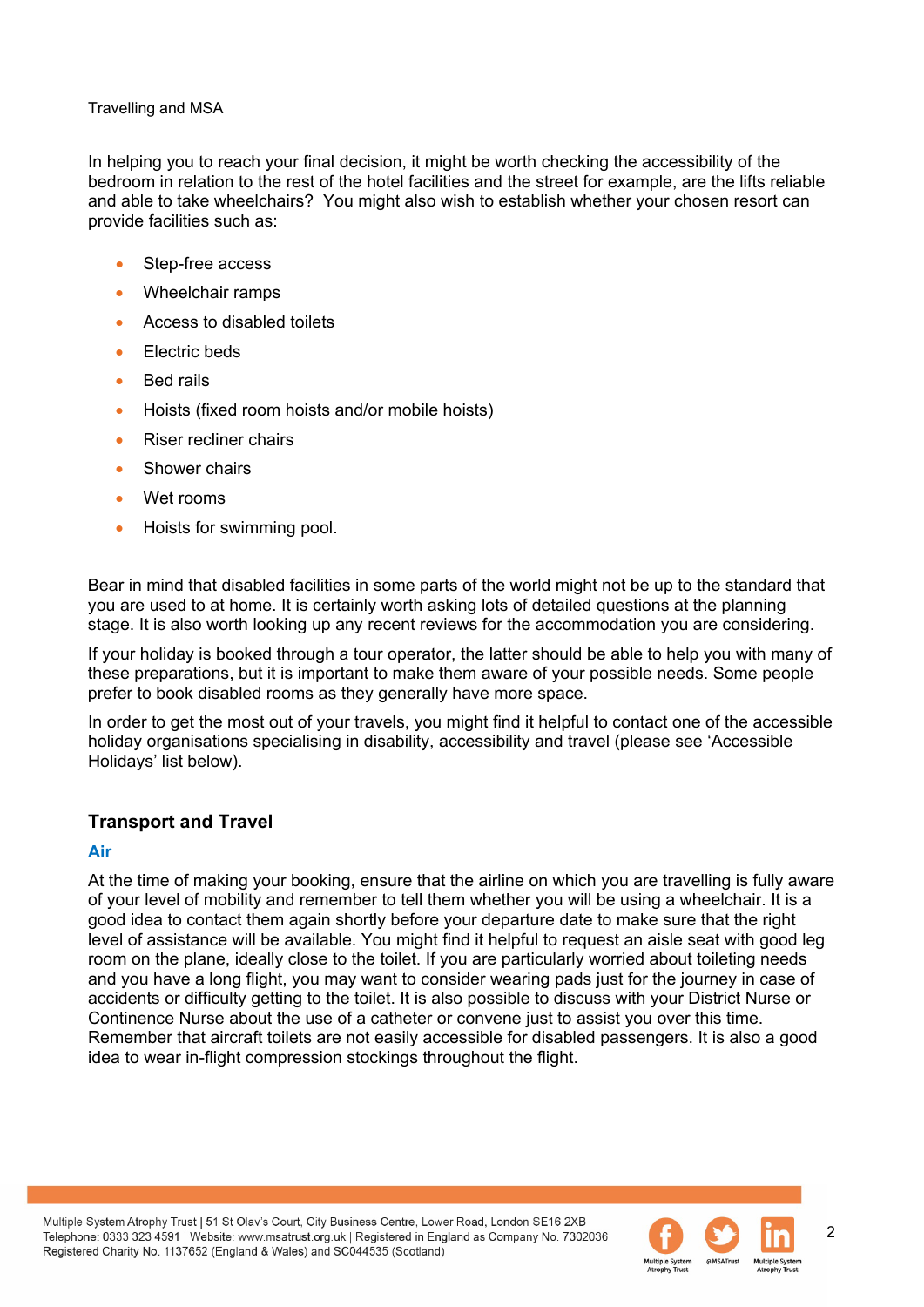Power wheelchairs often have to have the battery removed (it's helpful to have your wheelchair toolkit with you) to store in the hold and you will be transferred to a manual wheelchair to get to your seat. If you need a hoist to get into your seat then just inform your airline in advance.

Most airlines will allow you to take extra luggage, free of charge, if you need to take essential medical supplies and equipment, so ask your airline about this before you travel.

It is best to request full assistance for all your travel as this will enable you to have wheelchair assistance or buggy pick up. This will help you get around the airport with your luggage so you are not exhausted before you even start your holiday. Also, with this assistance you will avoid long stands in the security queue, not be expected to stand unaided in the X-ray machine and avoid the hassle getting to the aircraft.

#### **Sea**

It is essential that you provide details of your mobility level to the cruise or ferry company at the time you make your booking. Make sure that the ship has appropriate facilities, e.g. disabled toilets and lifts to all floors and contact them again nearer the departure date to update them and double check that the required assistance will be provided. There are a limited number of cabins suitable for people with disabilities on each vessel so do book early for the cruise you are considering.

# **Rail**

Many mainline rail stations in the UK and Ireland and most trains are suitable for wheelchair use. If you require assistance with boarding and leaving a train, for example using wheelchair ramps, it is a good idea to contact the individual train company the day before your journey to ensure that someone is on hand to help with boarding and alighting from the train. For general information on rail journey planning in England, Scotland and Wales, contact National Rail Enquiries on 08457 484950 or [www.nationalrail.co.uk.](http://www.nationalrail.co.uk/)

You may be entitled to a disabled person's railcard which could save up to a third on the cost of rail travel. For further details visit [www.disabledpersons-railcard.co.uk](http://www.disabledpersons-railcard.co.uk/) or call 0845 605 0525.

For travel in Ireland go to www.transportforireland.ie/accessible-travel/.

# **Taxi**

If you need to book a taxi remember to specify that you will need a wheelchair accessible vehicle, either because you are wheelchair dependent or because it is easier to travel in your wheelchair.

# **Car**

If you are planning to hire a car whilst on holiday consider booking a more spacious one that is easier to get in and out of. It may help to pack a 'turntable' seat and a slide sheet in your main luggage. Some vehicle hire companies have wheelchair accessible vehicles for hire. Don't forget your blue badge if you have one, this can be used in any vehicle you travel in.

If going overseas, check with the resort or tour operator about hiring a wheelchair accessible vehicle.

Several UK companies have wheelchair accessible vehicles for hire, including:

Queen Elizabeth's Foundation for Disabled People<br>T: 020 8770 1151 | W: www.gef.org.uk W: www.gef.org.uk

Adapted Vehicle Hire Ltd

T: 0845 257 1670 | W: [www.adaptedvehicles.com](http://www.adaptedvehicles.com/) 

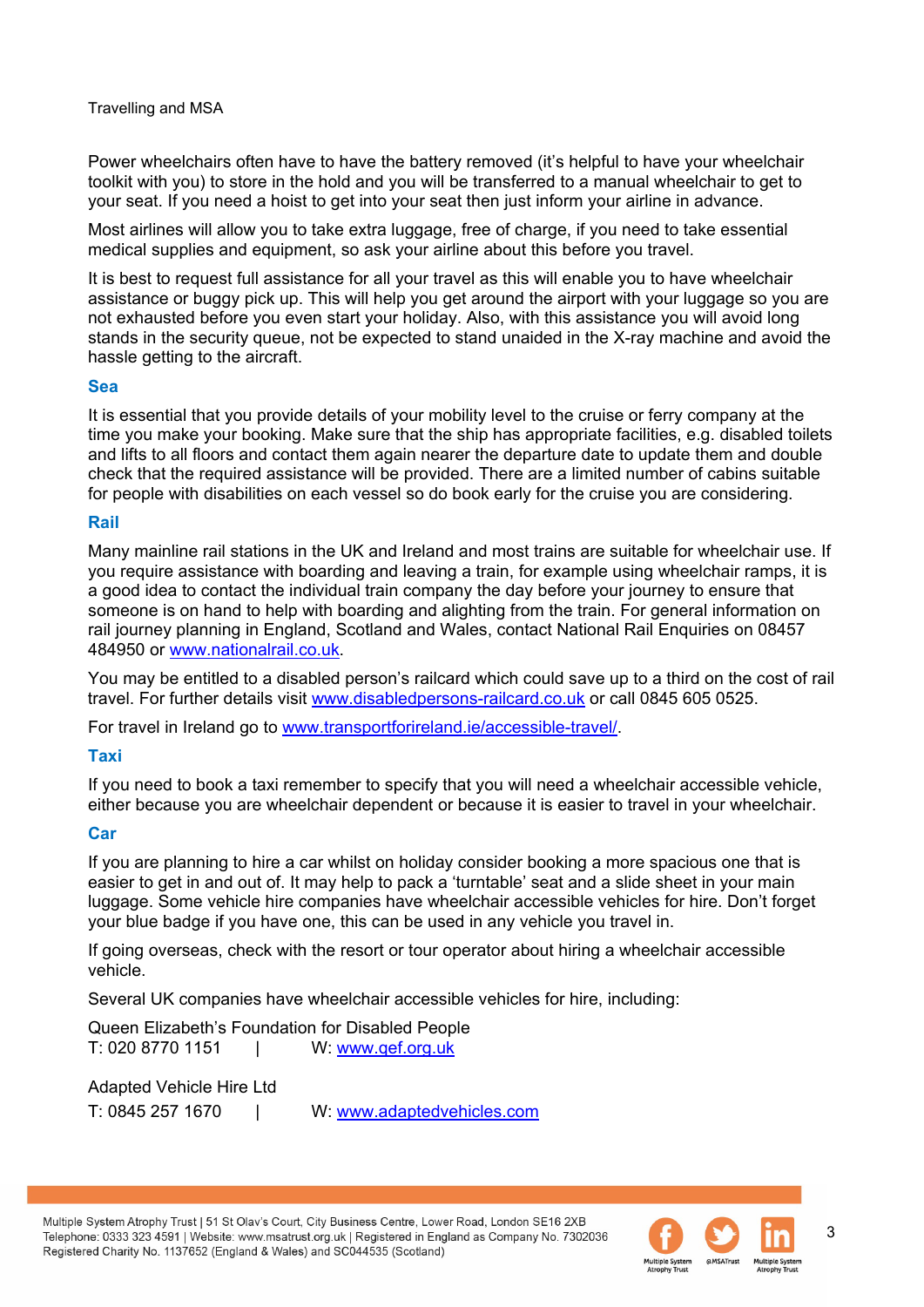Allied Mobility T: 0800 916 0015 | W: [www.alliedmobility.com/accessible\\_rentals](http://www.alliedmobility.com/accessible_rentals) 

# **Pre-departure preparation**

About a month before departure, it might be worth getting a reassessment from your Physiotherapist, Occupational Therapist, Speech and Language Therapist and Continence Nurse. They may have tips about things they anticipate could need planning for and ways to manage any 'hurdles' they think may occur.

Obtain a letter from your Consultant or GP setting out your current situation and your medication – keep one copy with you in English for getting through airport control with medicines and, if possible, one copy translated into the appropriate language for the destination.

Write up a list of contact telephone numbers and email addresses, including your Consultant and MSA Health Care Specialist, so that you can contact them whilst away and can pass on details to any medical team that might need advice.

Ensure that you have a couple of copies of the Trust's 'Guide to Multiple System Atrophy' to take with you to show to any health professional you may need to be in contact with while you are away. Remember it is likely that they may have no experience of MSA.

If staying in a hotel, contact them again before departure to ensure that they are fully aware of your requirements e.g. bedroom and bathroom facilities that are accessible as well as specialist equipment, such as hoists.

Ensure that you have appropriate travel insurance (please see 'Travel Insurance' section below) and consider insuring any specialist equipment you are taking too.

# **What to pack**

Remember to pack any special eating and drinking utensils and adapted cutlery if you use these at home. Alternatively, think about adapting the cutlery provided, e.g. foam grips to fit over standard cutlery are a good idea, particularly as you won't be able to take a knife in your hand luggage if travelling by plane.

An element of MSA can be episodes of sudden low blood pressure so it's important to be careful not to get overheated in showers and baths or by sitting in direct sunlight. Always take particular care if visiting a hot country, take salt tablets with you and whilst away ensure you drink more fluids.

Take all the medication that you will need while you are away plus at least one extra week's medication. All medication must be in correctly labelled and in its original packaging and any food or drink supplements must be in sealed, labelled and original packaging.

If you use a Convene or catheter, ensure you have spares with you and you may find using a leg bag for the journey reduces the need to find and access toilets. If you have a disabled toilet/RADAR key, ensure you have it in your hand luggage.

If you use a powerchair it is useful to have information on the size and weight as this may be required by some travel companies to ensure they can accommodate the chair in transit.

Some people have a small bag with suction fit grab rails, a fold down bed lever, slide sheet and lifting belt that they keep together for trips away from home.

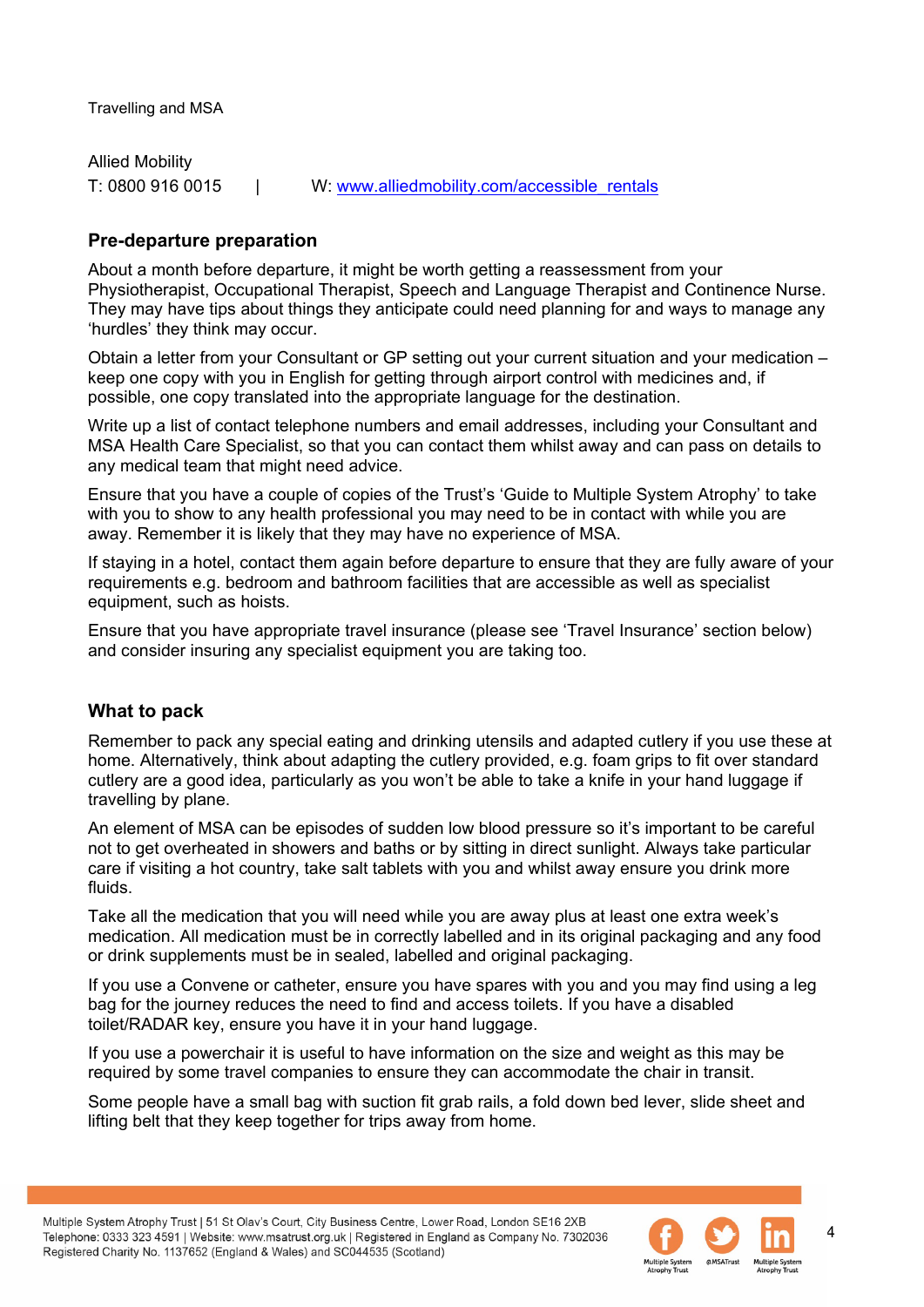# **Accessible holiday accommodation**

There is a wealth of information online about accessible holiday accommodation of which the services listed below are a small selection. Please note the MSA Trust does not necessarily endorse any of these services, but we hope you will find them useful.

# Accessatlast Accessible travel and accommodation in the UK and overseas, with detailed reviews T: 01772 814 555 | W: [www.accessatlast.com](http://www.accessatlast.com/) Can be Done Limited Wheelchair-accessible holidays in the UK, Europe and worldwide - Also cruises T: 020 8907 2400 | W: [www.canbedone.co.uk](http://www.canbedone.co.uk/) Disabled Holidays.com Accessible holidays in the UK and abroad, including cruises and respite holidays T: 0800 993 0796 | W: [www.disabledholidays.com](http://www.disabledholidays.com/)  Disabled Holiday Information Information on accessible holiday accommodation, attractions and activities W: [www.disabledholidaysinfo.org.uk](http://www.disabledholidaysinfo.org.uk/)  Enable Holidays Customised accessible holidays in Europe and the US

T: 0871 222 4939 | W: [www.enableholidays.com](http://www.enableholidays.com/)

Open Britain

Accessible travel in England and Wales

T: 0845 124 9971 | W: [www.openbritain.net](http://www.openbritain.net/)

# Revitalise

Holidays and respite breaks for people with physical disabilities and their carers at purpose-built centres in England

T: 0845 345 1970 | W: [www.revitalise.org.uk](http://www.revitalise.org.uk/)

# WheelMate

This site (also available as a smartphone app) gives you an overview of your nearest wheelchairfriendly toilets and parking spaces throughout the UK

W: [www.wheelmate.com](http://www.wheelmate.com/)

Limitless Travel

Provides tour packages, accessible accommodation and transport for holidays in the UK and Europe

W: [https://www.limitlesstravel.org](https://www.limitlesstravel.org/) 

**For general information about accessible places to go in the UK and Ireland visit**  [www.disabledgo.com/](https://www.disabledgo.com/)

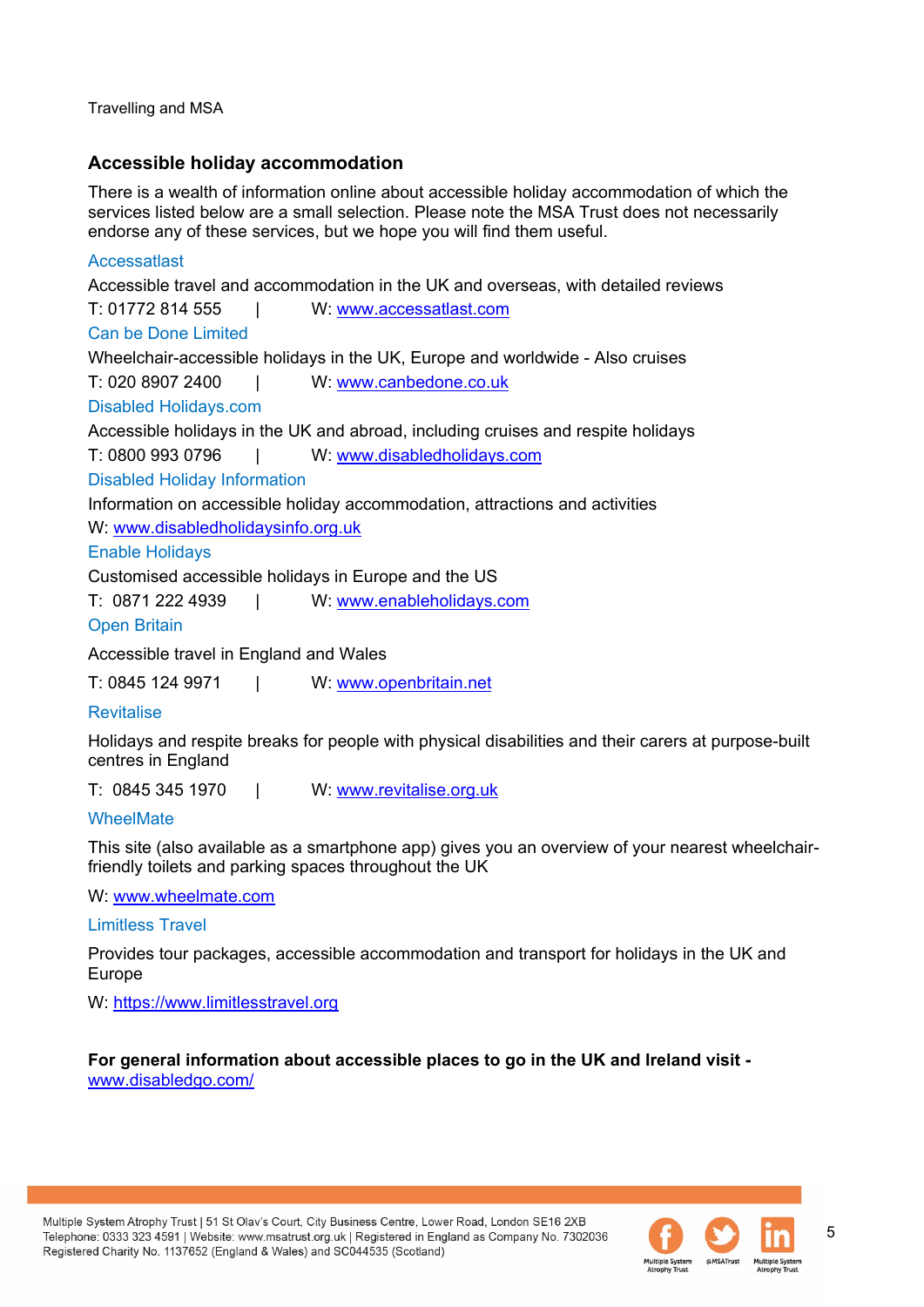# **Travel insurance**

Below is a small selection of the many travel insurance companies that provide cover for preexisting medical conditions. Bear in mind that they may not have MSA listed as a condition, if not try "Parkinsonism" or "Shy-Drager". Feel free to give the company the Trust's contact details if they wish to discuss your medical condition in more detail. Please note that the MSA Trust does not necessarily endorse any of the services listed.

| Able2Travel                                               |                 |                                        |  |  |
|-----------------------------------------------------------|-----------------|----------------------------------------|--|--|
| T: 0845 839 9345 or 01892 839501   W: www.able2travel.com |                 |                                        |  |  |
| <b>Medici Travel Insurance</b>                            |                 |                                        |  |  |
| T: 0845 880 0168                                          | and the control | W: www.medicitravel.com                |  |  |
| <b>Freedom Insurance Services</b>                         |                 |                                        |  |  |
| T: 01223 446 914                                          | and the state   | W: www.freedominsure.co.uk             |  |  |
| <b>Signa Insurance Services</b>                           |                 |                                        |  |  |
| T: 0330 100 9349                                          | $\mathsf{I}$    | W: www.cignainsurance.co.uk            |  |  |
| <b>Free Spirit Travel Insurance</b>                       |                 |                                        |  |  |
| T: 0845 230 5000                                          | I               | W: www.freespirittravelinsurance.com   |  |  |
| <b>Chris Knott Insurance</b>                              |                 |                                        |  |  |
| T: 0844 576 0660                                          | I               | W: www.chrisknott.co.uk                |  |  |
| <b>Orbis Insurance</b>                                    |                 |                                        |  |  |
| T: 01274 518393                                           | I               | W: www.orbisinsurance.co.uk            |  |  |
| <b>World First Insurance</b>                              |                 |                                        |  |  |
| T: 0345 908 0161                                          | $\mathsf{I}$    | W: www.world-first.co.uk               |  |  |
| <b>Fish Insurance</b>                                     |                 |                                        |  |  |
| T: 0333 331 3900                                          | I               | W: www.fishinsurance.co.uk             |  |  |
| Just Travel (Over 65's only)                              |                 |                                        |  |  |
| T: 0800 294 2969                                          | I               | W: www.justtravelcover.com             |  |  |
| <b>Insurance Choice</b>                                   |                 |                                        |  |  |
| T: 0843 538 5336                                          | I               | W: www.insurancechoice.co.uk           |  |  |
| <b>All Clear Insurance</b>                                |                 |                                        |  |  |
| T: 0808 281 0605                                          | I               | W: www.allcleartravel.co.uk            |  |  |
| <b>Stay Sure</b>                                          |                 |                                        |  |  |
| T: 0808 178 6087                                          |                 | W: www.staysure.co.uk/travel-insurance |  |  |
|                                                           |                 |                                        |  |  |

More information about travel insurance and pre-existing medical condition insurance can be found at: [www.travelinsuranceguide.org.uk/medical-conditions.html.](http://www.travelinsuranceguide.org.uk/medical-conditions.html)

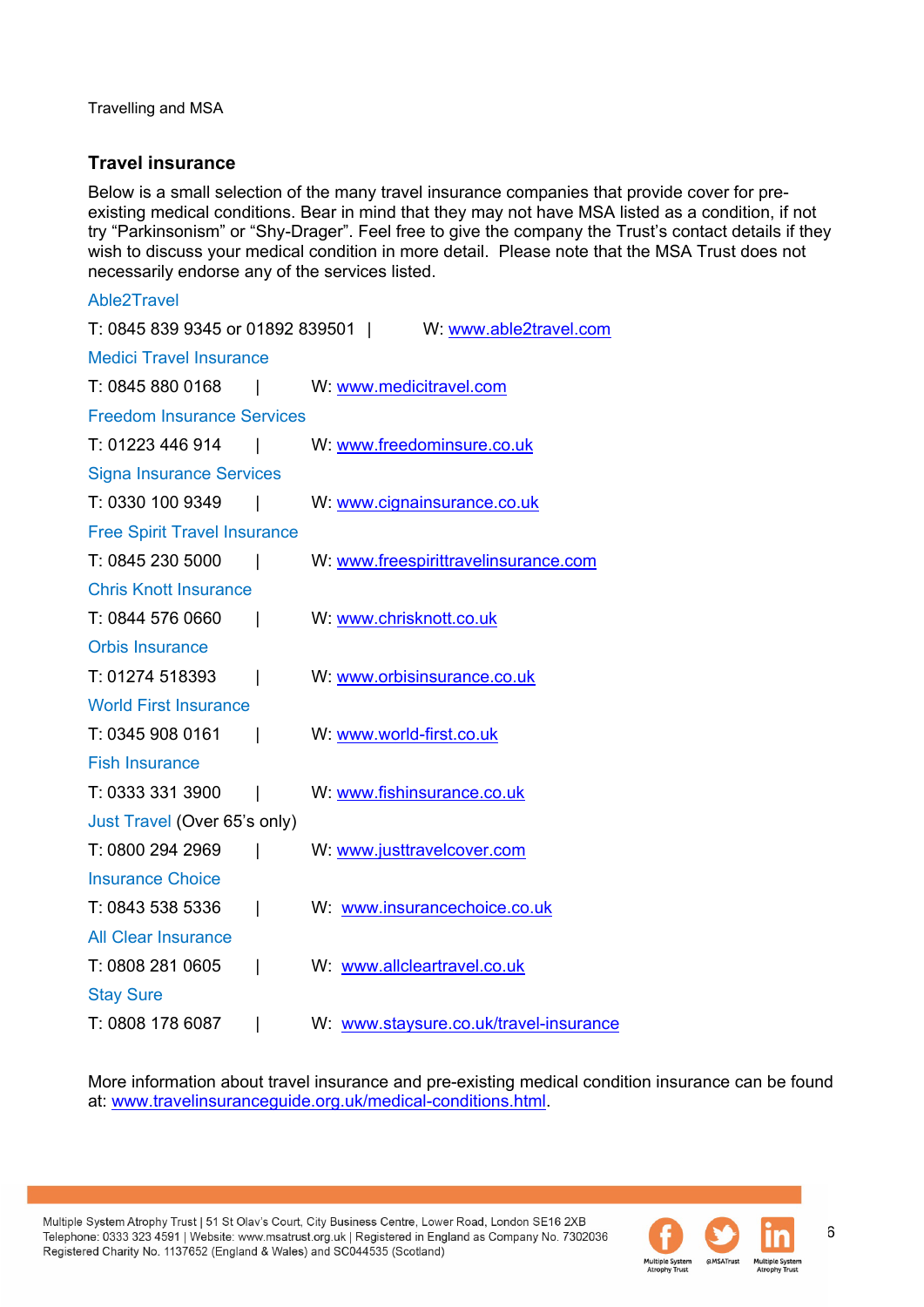# **Assisted holidays**

If financial constraints make it difficult for you to fund a holiday, consider exploring local sources of funding such as Rotary Clubs, Round Tables or similar organisations. Other organisations that might be able to give help or advice include:

# 3H Fund

Organises subsidised group holidays for physically disabled children and adults with the support of volunteer helpers to enable family carers to have a break whilst on holiday

T: 01892 860 219 | W: www.3hfund.org.uk

# Handicapped Aid Trust

Provide grants towards cost of holiday care assistants for people with disabilities

T: 01253 796 441

# Holiday Care

Information on accommodation, respite care, reservations and details of trusts offering financial support towards holiday costs

T: 08451 249 971 | W: [www.holidaycare.org.uk](http://www.holidaycare.org.uk/) 

# Citizens Advice Bureau

Information and advice to help resolve legal, financial and other problems. They may know of funds in your local area that might be able to help in the event of an emergency

T: 0207 833 2181 | W: [www.citizensadvice.org.uk](http://www.citizensadvice.org.uk/)

# **Equipment**

For holidays abroad, ask the tour operator or resort about availability of mobility equipment or other aids for hire. It can be difficult organising specialist equipment whilst abroad, so it is advisable to plan well ahead and do this through your tour operator or travel agent who will have representatives who can communicate your needs in the local language.

If holidaying in the UK, it can sometimes be possible to arrange the loan of equipment such as wheelchairs or commodes, through your local British Red Cross or the branch that is local to where you are going. Alternatively, a local Occupational Therapist might be able to arrange short-term equipment loan for holidays or perhaps put you in touch with local representatives.

Think about separately insuring any expensive specialist equipment you are taking on holiday with you in case of loss or damage. If possible get any specialist equipment serviced before you go away and carry a puncture repair kit if you use a wheelchair.

# National Federation of Shopmobility

Hire of wheelchairs and mobility scooters in the UK

T: 01933 229644 | W: [www.nfsuk.org](http://www.nfsuk.org/) 

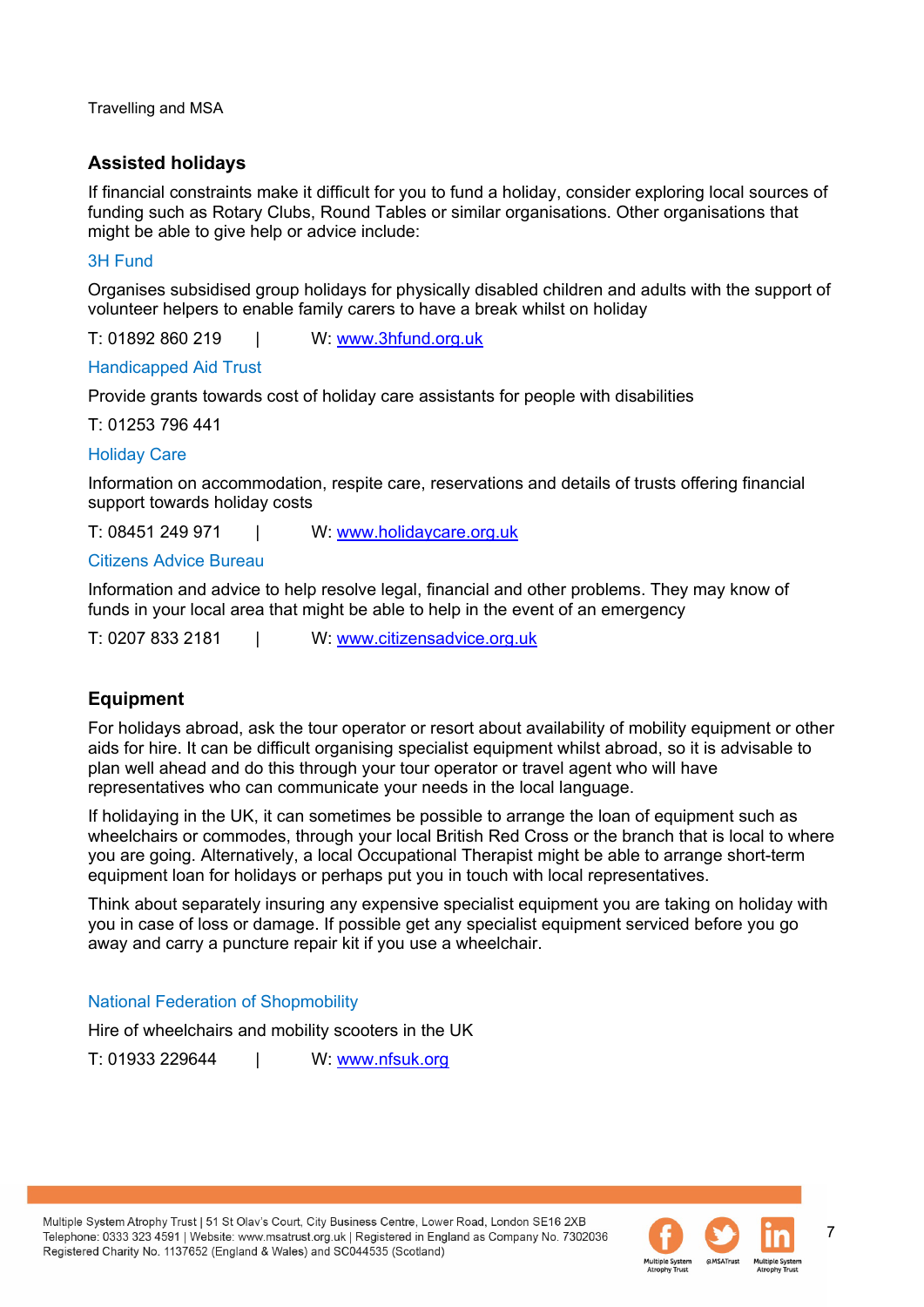# Travel John

A Travel John disposable urinal might be worth considering – it is suitable for men and women and holds up to 600ml of urine which turns into a gel that can be disposed of in standard waste. They cost around £13 for three and can be ordered online at [www.completecareshop.co.uk](http://www.completecareshop.co.uk/) Reference code CCS996.

If you are going away for a longer period of time and require the use of bulky disposables e.g. continence products, oxygen, food for your gastrostomy etc. do contact the suppliers as they may be able to arrange delivery directly to the location you are going to.

#### **The MSA Trust regrets that it is unable to provide individual advice on travel insurance services or destinations.**

# **Key points to remember:**

- Plan carefully, do plenty of research and be realistic and honest about your disability
- Ensure your resort, travel operator and transport service are fully aware of your individual needs
- Obtain several travel insurance quotes and ensure that MSA is covered if MSA is not specifically listed and the insurance certificate says Parkinson's or Ataxia, ensure you have a copy of correspondence that shows you advised the company that you have MSA and they accept insuring this under Parkinson's or Ataxia
- If taking expensive equipment, arrange insurance cover for that too
- Take extra supplies of medication, catheters etc in case you are delayed.

# **If you have any questions about anything you have read in this factsheet, then please contact your MSA Health Care Specialist.**

# **The Trust's contact details**

We have MSA Health Care Specialists that support people affected by MSA in the UK and Ireland. If you would like to find the MSA Health Care Specialist for your area, contact us on the details below or use the interactive map here – [https://www.msatrust.org.uk/support-for-you/hcps/.](https://www.msatrust.org.uk/support-for-you/hcps/)

MSA Trust, 51 St Olav's Court, Lower Road, London SE16 2XB

**T**: 0333 323 4591 | **E**: [support@msatrust.org.uk](mailto:support@msatrust.org.uk) | **W**: [www.msatrust.org.uk](http://www.msatrust.org.uk/)